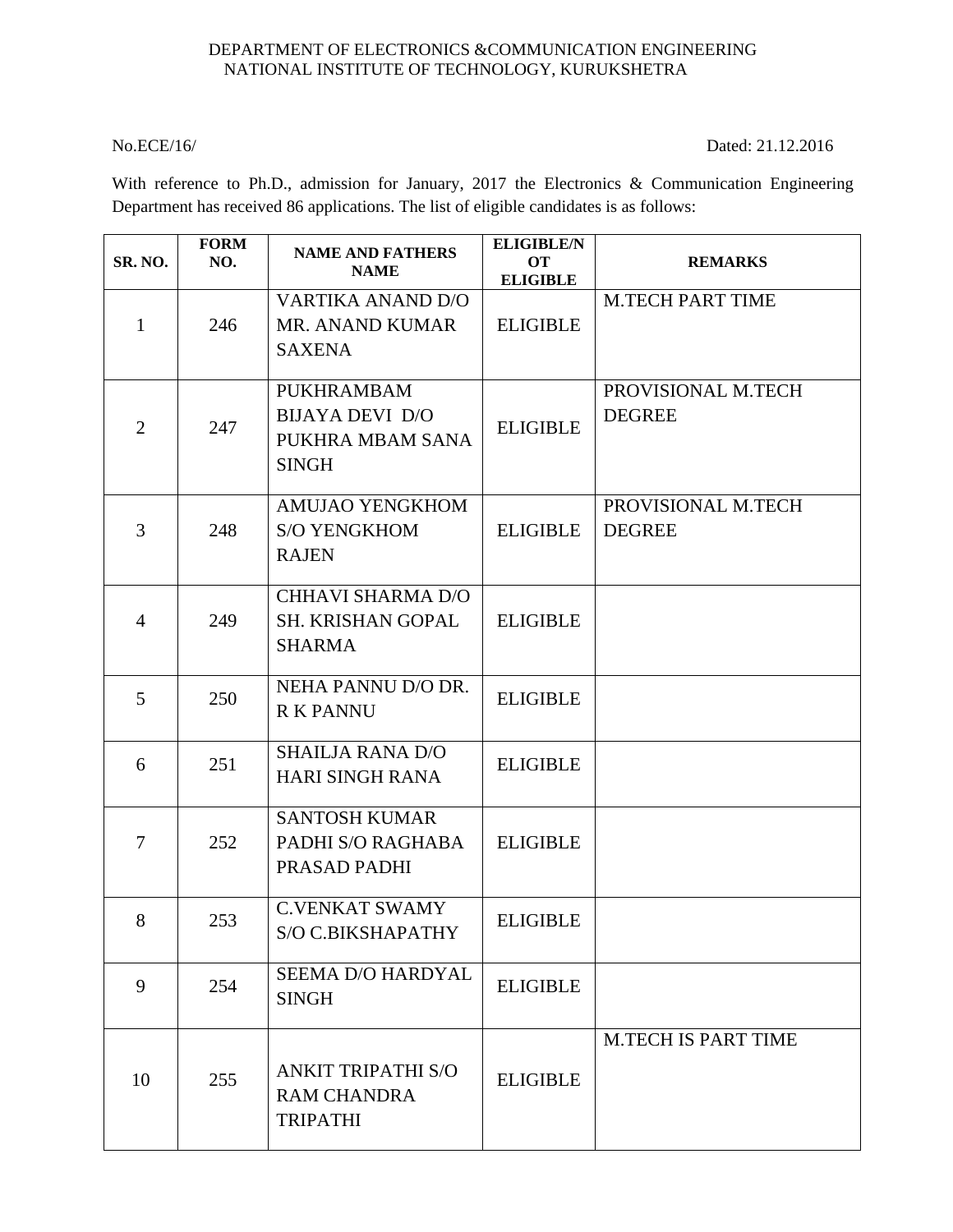| 11 | 256 | <b>VISHAL UPMANU S/O</b><br><b>MURARI LAL</b><br><b>SHARMA</b>                | <b>ELIGIBLE</b> | <b>M.TECH IN VLSI</b>                                                       |
|----|-----|-------------------------------------------------------------------------------|-----------------|-----------------------------------------------------------------------------|
| 12 | 257 | <b>VIKKY LAKHMANI</b><br><b>S/O LATE OM</b><br>PRAKASH LAKHMANI               | <b>ELIGIBLE</b> | M.TECH IN EEE &<br>SEQUENTIAL PROGRAMME                                     |
| 13 | 258 | <b>ASHISH PRAJAPATI</b><br><b>S/O MAHESH PRASAD</b><br><b>PRAJPATI</b>        | <b>ELIGIBLE</b> | <b>M.TECH IN ELECTRONICS</b><br><b>DESIGN &amp;</b><br><b>MANUFACTURING</b> |
| 14 | 259 | M. ARUN RAJ S/O K.<br><b>MAHALINGAM</b>                                       | <b>ELIGIBLE</b> | <b>M.E IN APPLIED</b><br><b>ELECTRONICS</b>                                 |
| 15 | 260 | <b>ABHISHEK SINGH S/O</b><br><b>JILEY SINGH</b>                               | <b>ELIGIBLE</b> | <b>M.TECH PART TIME SC</b><br><b>CERTIFICATE ATTCHED</b>                    |
| 16 | 261 | PANKAJ KUMAR S/O<br><b>LALTA PARSAD</b>                                       | <b>ELIGIBLE</b> |                                                                             |
| 17 | 262 | <b>SWEETY D/O KATAR</b><br><b>SINGH</b>                                       | <b>ELIGIBLE</b> |                                                                             |
| 18 | 263 | <b>ANKAG S/O KALISH</b><br><b>CHANDER</b>                                     | <b>ELIGIBLE</b> |                                                                             |
| 19 | 264 | <b>SUNIL DATTAN S/O</b><br><b>JAI BHAGHWAN</b>                                | <b>ELIGIBLE</b> |                                                                             |
| 20 | 265 | <b>ASHWANI KUMAR</b><br>PANJETA S/O<br><b>DHARAM PAL</b>                      | <b>ELIGIBLE</b> | <b>NET JRF, 2014</b>                                                        |
| 21 | 266 | <b>AAKANKSHA</b><br><b>LAKHANPAL D/O</b><br><b>SANJEEV KUMAR</b><br>LAKHANPAL | <b>ELIGIBLE</b> |                                                                             |
| 22 | 267 | <b>HARI OM SHANKER</b><br><b>MISHRA S/O GANESH</b><br><b>SHANKER MISHRA</b>   | <b>ELIGIBLE</b> | <b>GATE QUALIFY IN 2014</b>                                                 |
| 23 | 268 | NIDHI CHAUDHARY<br><b>D/O RAJKUMAR</b>                                        | <b>ELIGIBLE</b> |                                                                             |
| 24 | 269 | <b>SUMIT SINGH</b><br><b>DHANDA S/O BALBIR</b><br><b>SINGH DHANDA</b>         | <b>ELIGIBLE</b> |                                                                             |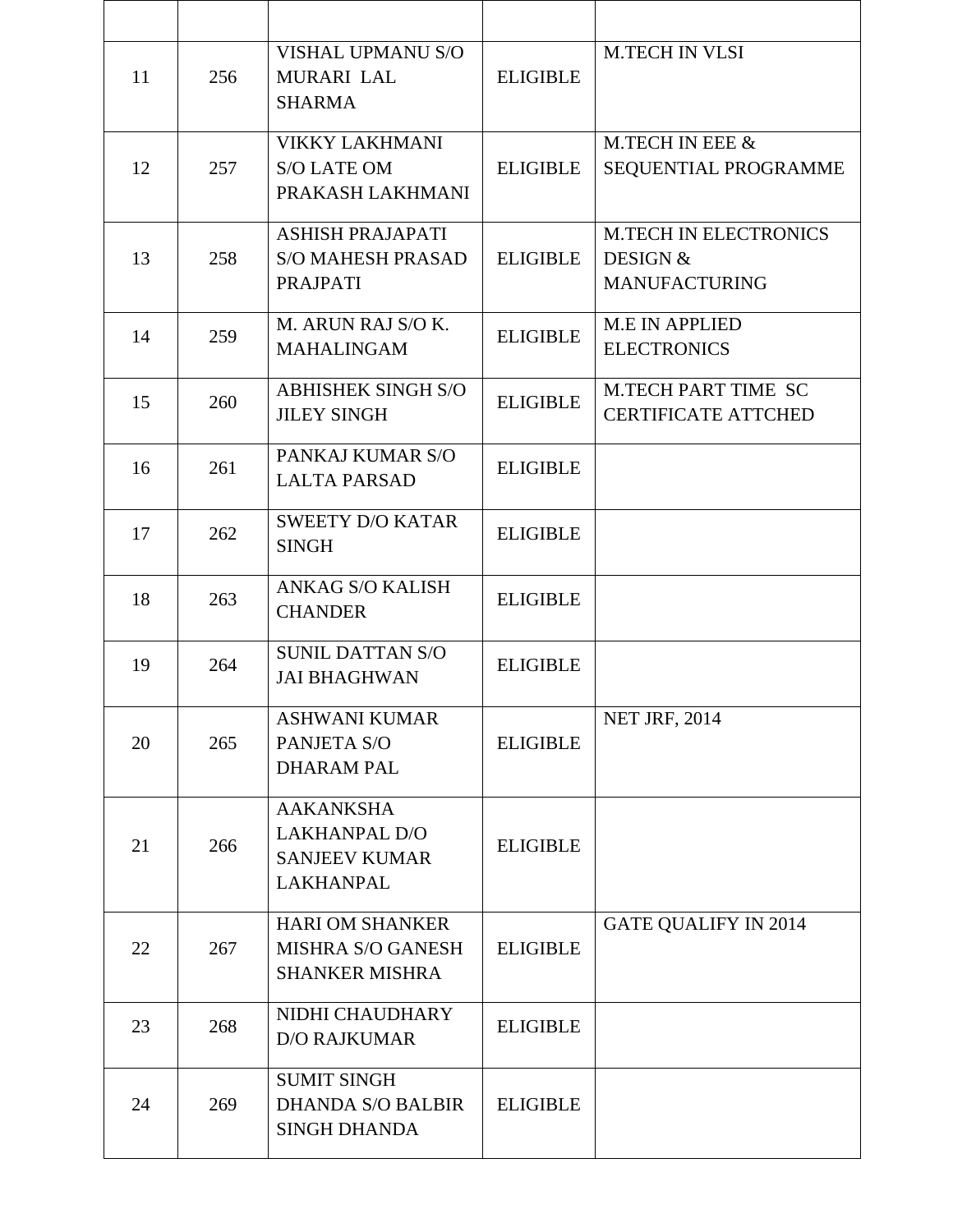| 25 | 270 | <b>NEELESH KUMAR</b><br><b>VERMA S/O GIRDHAR</b><br><b>LAL VERMA</b>        | <b>ELIGIBLE</b> | NOC IS NOT SIGNED BY<br><b>COMPETENT AUTHORITY</b>                                                       |
|----|-----|-----------------------------------------------------------------------------|-----------------|----------------------------------------------------------------------------------------------------------|
| 26 | 271 | <b>SATISH CHANDRA</b><br><b>KUSHWAHA S/O</b><br>PREM LAL<br><b>KUSHWAHA</b> | <b>ELIGIBLE</b> |                                                                                                          |
| 27 | 272 | <b>RENU SAINI D/O</b><br><b>R.K.SAINI</b>                                   | <b>ELIGIBLE</b> |                                                                                                          |
| 28 | 273 | <b>SAVITA LOHAT D/O</b><br><b>SURYA PARKASH</b><br><b>LOHAT</b>             | <b>ELIGIBLE</b> | PHD TYPE(PART TIME OR<br><b>FULL TIME) NOT</b><br><b>MENTIONED /NOC IS</b><br><b>REQUIRED FOR PT</b>     |
| 29 | 275 | PRAMOD KUMAR<br><b>MORYA S/O</b><br><b>RAMESHWAR SINGH</b>                  | <b>ELIGIBLE</b> |                                                                                                          |
| 30 | 276 | NIKHIL ARORA S/O<br><b>RAKESH ARORA</b>                                     | <b>ELIGIBLE</b> |                                                                                                          |
| 31 | 277 | <b>UPENDRA KUMAR</b><br><b>SINGH S/O SURESH</b><br><b>CHANDRA</b>           | <b>ELIGIBLE</b> | <b>EXPERIENCE CERTIFICATE</b><br><b>NOT ATTACHED</b>                                                     |
| 32 | 278 | MEENAKSHI SHARMA<br><b>D/O HARENDRA</b><br><b>KUMAR SHARMA</b>              | <b>ELIGIBLE</b> |                                                                                                          |
| 33 | 279 | SONIA GUPTA D/O<br><b>VISHNU KUMAR</b><br><b>GUPTA</b>                      | <b>ELIGIBLE</b> | M.TECH DEGREE<br><b>CERTIFICATE IS NOT</b><br><b>ATTACHED, GATE SCORE</b><br><b>CARD IS NOT ATTACHED</b> |
| 34 | 280 | <b>AVIJIT CHATTERJEE</b><br><b>S/O LATE ARUN KR.</b><br><b>CHATTERJEE</b>   | <b>ELIGIBLE</b> | <b>M.TECH DEGREE IN LASER</b><br><b>TECHNOLOGY</b>                                                       |
| 35 | 281 | <b>MONIKA KIRORWAL</b><br><b>D/O SULTAN SINGH</b><br><b>KIRORWAL</b>        | <b>ELIGIBLE</b> | UGC NET CLEARED PROOF<br><b>NOT ATTACHED</b>                                                             |
| 36 | 282 | <b>NEHA D/O LATE</b><br><b>SHREE NARENDER</b><br><b>KUMAR</b>               | <b>ELIGIBLE</b> | <b>MASTER DEGREE NOT</b><br><b>COMPLETED &amp; B.T.ECH</b><br>PERCENTAGE NOT<br><b>CLEARED</b>           |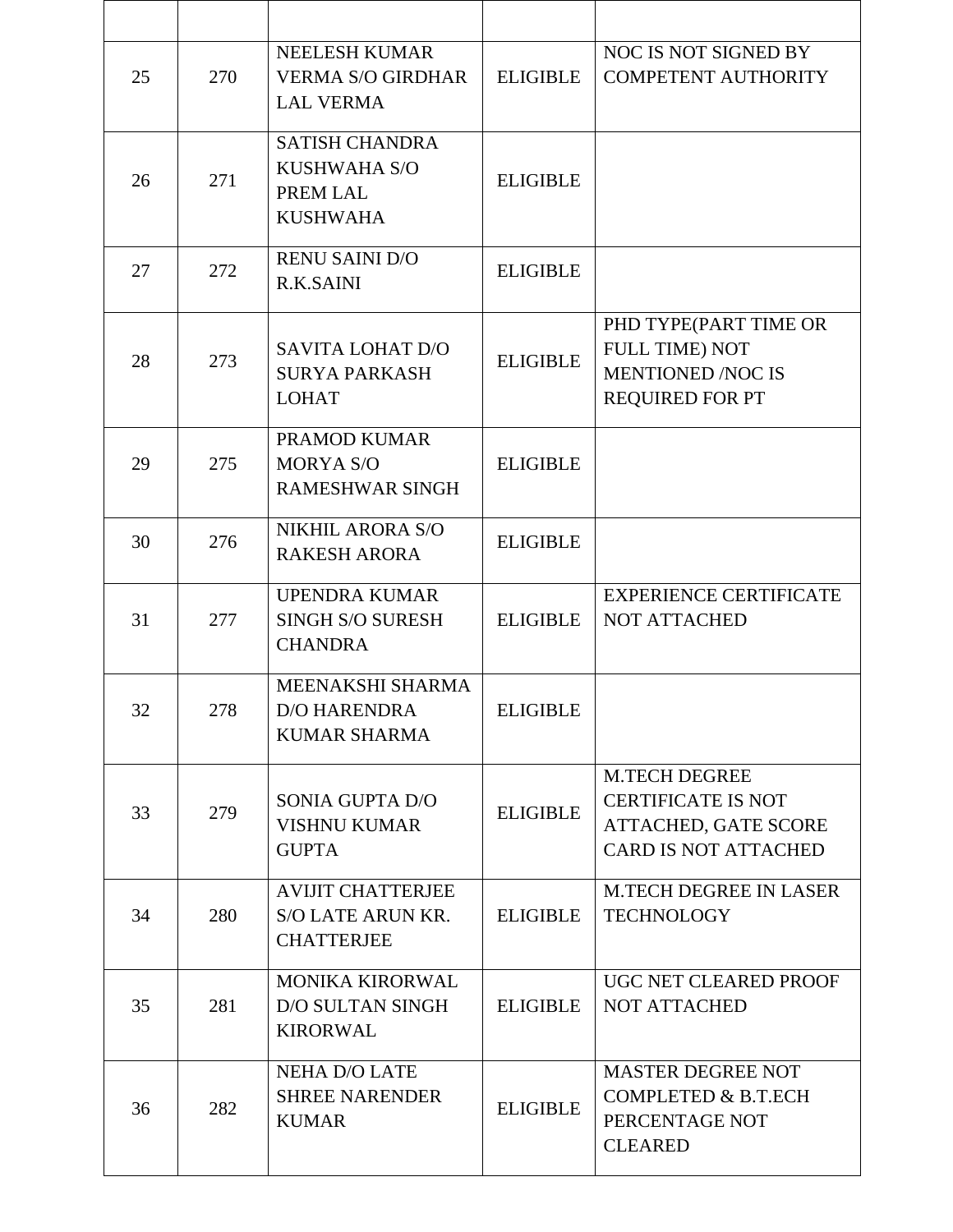| 37 | 283 | <b>ASHUTOSH KUMAR</b><br><b>DIKSHIT S/O SHREE</b><br><b>MANOHAR LAL</b><br><b>DIKSHIT</b> | <b>ELIGIBLE</b> | <b>GATE SCORE CARD NOT</b><br><b>ATTACHED</b>                                                                                         |
|----|-----|-------------------------------------------------------------------------------------------|-----------------|---------------------------------------------------------------------------------------------------------------------------------------|
| 38 | 284 | <b>RUPALI BANSAL D/O</b><br><b>ASHWANI BANSAL</b>                                         | <b>ELIGIBLE</b> | <b>B.TECH &amp; M.TECH DEGREE</b><br><b>NOT ATTACHED</b>                                                                              |
| 39 | 285 | <b>RAVI KUMAR S/O RAJ</b><br><b>KUMAR</b>                                                 | <b>ELIGIBLE</b> | <b>MTECH DEGREE NOT</b><br><b>ATTACHED</b>                                                                                            |
| 40 | 286 | PURNA CHANDRA<br><b>REDDY V S/O</b><br>YADAVA REDDY                                       | <b>ELIGIBLE</b> | <b>GATE SCORE CARD NOT</b><br><b>ATTACHED. GATE RANK</b><br>763. (MARK SHEET OF<br><b>B.TECH &amp; M.TECH NOT</b><br><b>ATTACHED)</b> |
| 41 | 287 | <b>ALOK KUMAR S/O</b><br>PARSHOTAM LAL                                                    | <b>ELIGIBLE</b> | <b>M.TECH DEGREE NOT</b><br><b>ATTACHED</b>                                                                                           |
| 42 | 288 | <b>MOHD. WASIM S/O</b><br><b>MOHD. NASIM</b>                                              | <b>ELIGIBLE</b> |                                                                                                                                       |
| 43 | 289 | <b>SHALU RANI D/O</b><br><b>BALDEV KUMAR</b>                                              | <b>ELIGIBLE</b> | <b>B.TECH DEGREE NOT</b><br><b>ATTACHED</b>                                                                                           |
| 44 | 290 | <b>DHIRAJ AHUJA S/O</b><br><b>AMRIT AHUJA</b>                                             | <b>ELIGIBLE</b> |                                                                                                                                       |
| 45 | 291 | <b>SWATI GUPTA D/O</b><br><b>VIJAY KUMAR GUPTA</b>                                        | <b>ELIGIBLE</b> |                                                                                                                                       |
| 46 | 292 | <b>SUMIKA D/O</b><br>YOGENDRA SINGH                                                       | <b>ELIGIBLE</b> |                                                                                                                                       |
| 47 | 294 | HITESH KUMAR S/O<br><b>JAGDISH CHANDER</b>                                                | <b>ELIGIBLE</b> | NOC NOT ATTACHED                                                                                                                      |
| 48 | 295 | <b>VARTIKA THAKUR</b><br><b>D/O ROHITASH SINGH</b>                                        | <b>ELIGIBLE</b> | <b>NOC NOT ATTACHED</b>                                                                                                               |
| 49 | 296 | <b>AMANDEEP KAMBOJ</b><br><b>D/O TEK CHAND</b><br><b>KAMBOJ</b>                           | <b>ELIGIBLE</b> | <b>M.TECH IN INFORMATION</b><br>AND CONTROL, GATE<br><b>SCORE CARD NOT</b><br><b>ATTACHED</b>                                         |
| 50 | 297 | <b>SHAILENDER S/O</b><br><b>BHALE RAM</b>                                                 | <b>ELIGIBLE</b> | NOC NOT ATTACHED, NET<br><b>QUALIFIED, EXPERIENCE</b><br><b>CERTIFICATE NOT</b><br><b>ATTACHED</b>                                    |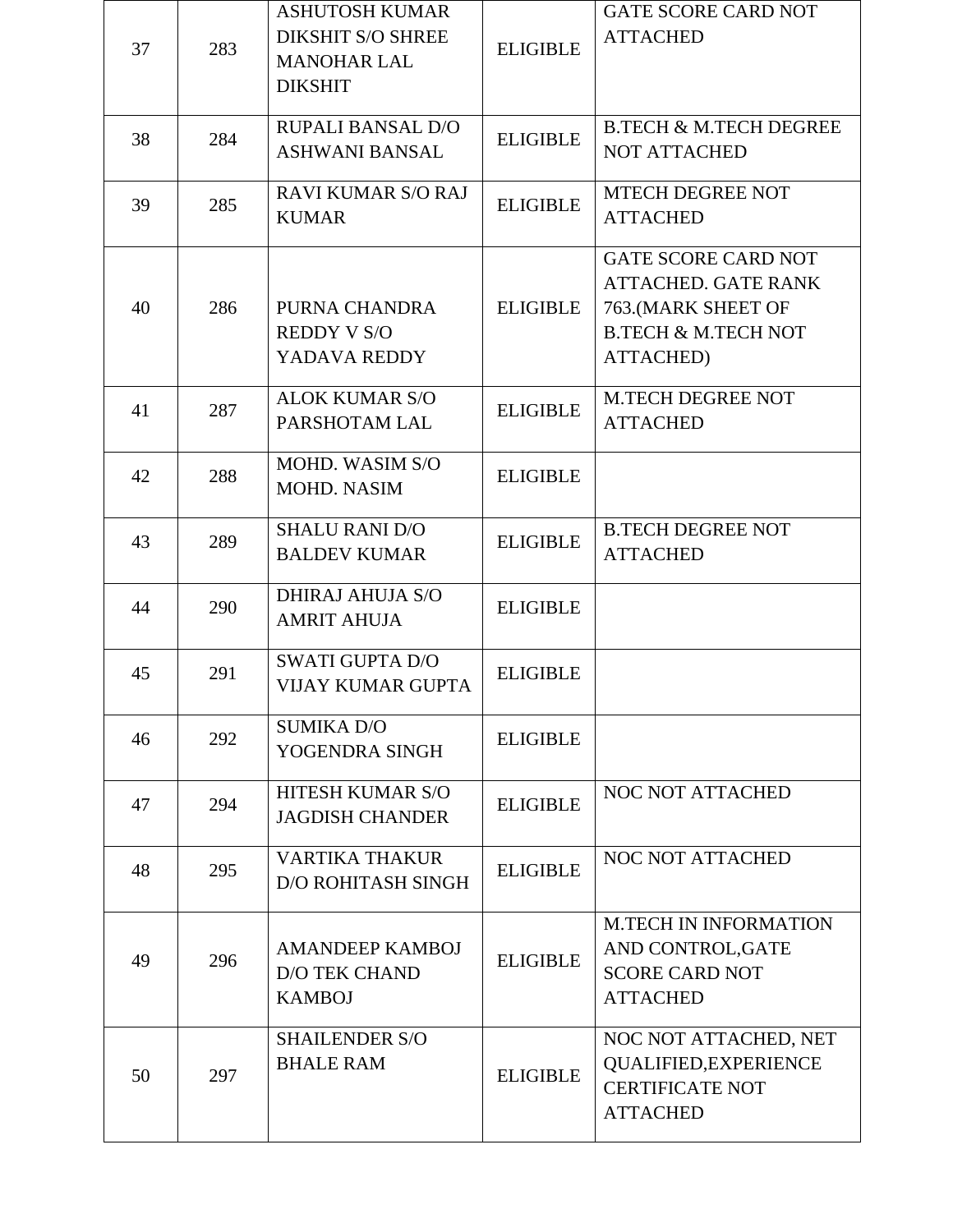| 51 | 298 | PANKAJ SHARMA S/O<br><b>SURINDER SHARMA</b>                       | <b>ELIGIBLE</b> | <b>NOC NOT ATTACHED</b>                                                                                                  |
|----|-----|-------------------------------------------------------------------|-----------------|--------------------------------------------------------------------------------------------------------------------------|
| 52 | 299 | DINESH SINGH S/O R<br><b>K SINGH</b>                              | <b>ELIGIBLE</b> | MTECH DEGREE NOT<br><b>ATTACHED. NOC NOT</b><br><b>ATTACHED</b>                                                          |
| 53 | 300 | <b>VIRENDER KUMAR</b><br><b>MEHLA S/O ISHWAR</b><br><b>SINGH</b>  | <b>ELIGIBLE</b> | M.TECH (MODULAR)                                                                                                         |
| 54 | 301 | <b>DINESH LAL S/O</b><br><b>MASTAN CHAND</b><br><b>ARORA</b>      | <b>ELIGIBLE</b> |                                                                                                                          |
| 55 | 302 | NIDHI SHARMA D/O R<br><b>K SHARMA</b>                             | <b>ELIGIBLE</b> |                                                                                                                          |
| 56 | 303 | <b>GAURAV YADAV S/O</b><br><b>GIRIJA SHANKAR</b><br><b>YADAV</b>  | <b>ELIGIBLE</b> | <b>M.TECH (AUTOMATED</b><br><b>MANUFACTURING</b><br>SYSTEM)                                                              |
| 57 | 304 | ANUJ GUPTA S/O VED<br><b>PARKASH</b>                              | <b>ELIGIBLE</b> |                                                                                                                          |
| 58 | 305 | <b>ANSHU THAKUR D/O</b><br><b>NARENDER SINGH</b><br><b>THAKUR</b> | <b>ELIGIBLE</b> |                                                                                                                          |
| 59 | 306 | PRIYANK MISHRA S/O<br><b>RAMAKANT MISHRA</b>                      | <b>ELIGIBLE</b> | MTECH DEGREE NOT<br><b>ATTACHED</b>                                                                                      |
| 60 | 307 | <b>ARUN KUMAR S/O</b><br><b>MAHINDER SINGH</b>                    | <b>ELIGIBLE</b> | <b>MTECH DEGREE NOT</b><br><b>ATTACHED</b>                                                                               |
| 61 | 308 | <b>RITU CHAUDHARY</b><br><b>D/O HARI SINGH</b>                    | <b>ELIGIBLE</b> |                                                                                                                          |
| 62 | 309 | <b>MANDEEP SINGH S/O</b><br><b>SANTOKH SINGH</b>                  | <b>ELIGIBLE</b> |                                                                                                                          |
| 63 | 310 | <b>RAJEEV RANJAN S/O</b><br><b>UDAY CHANDRA</b><br><b>KAMAT</b>   | <b>ELIGIBLE</b> |                                                                                                                          |
| 64 | 311 | PRITI GUPTA D/O<br><b>DINESH CHANDRA</b><br><b>GUPTA</b>          | <b>ELIGIBLE</b> | <b>M.TECH COMPLETION</b><br><b>RESULT NOT</b><br>ATTACHED, EXPERINCE<br>LETTER NOT ATTACHED &<br><b>M.TECH PART TIME</b> |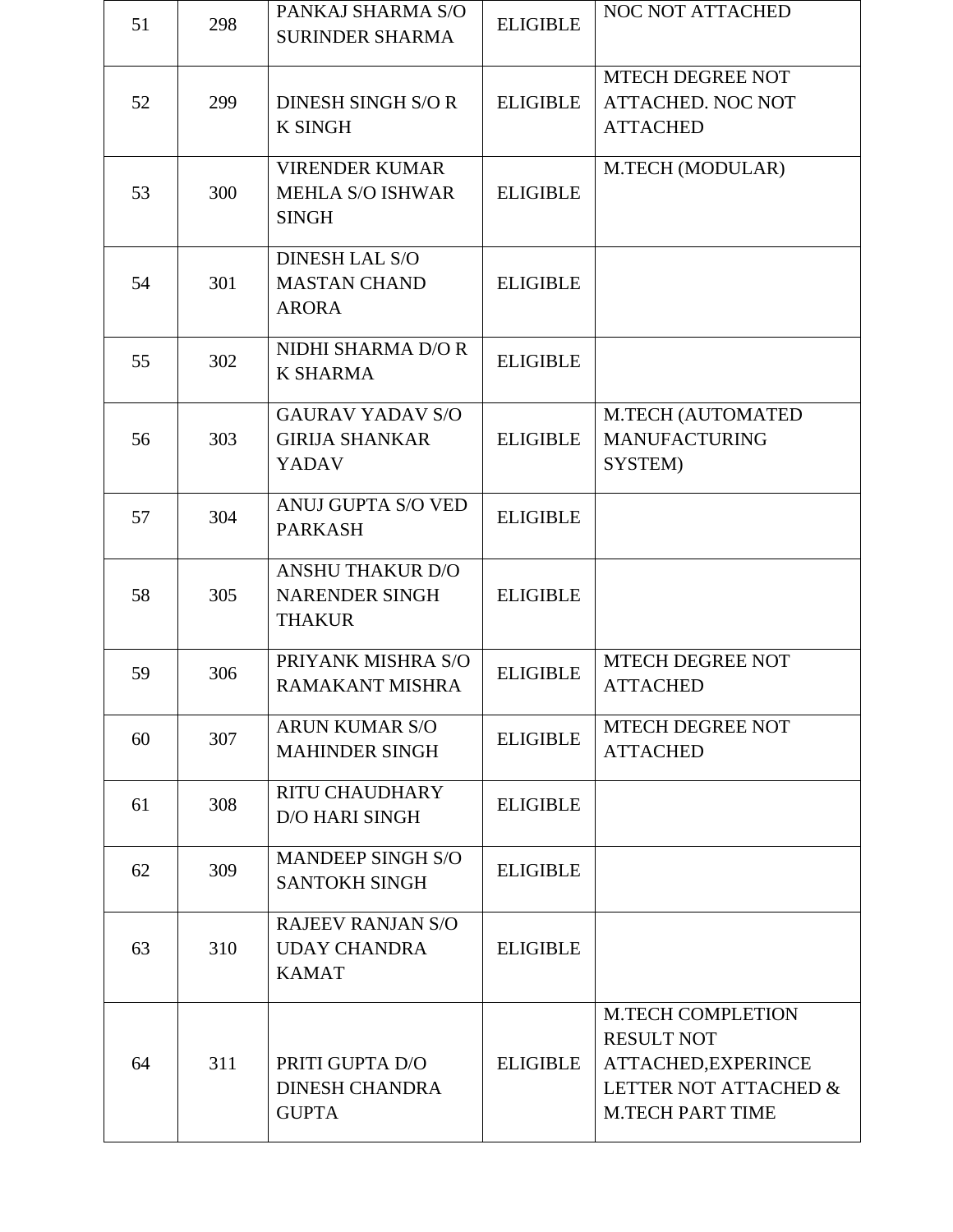| 65 | 312 | <b>ANUPMA D/O RAJESH</b><br><b>GOYAL</b>                                       | <b>ELIGIBLE</b> | <b>EXPERINCE LETTER NOT</b><br><b>ATTACHED</b>                                                   |
|----|-----|--------------------------------------------------------------------------------|-----------------|--------------------------------------------------------------------------------------------------|
| 66 | 313 | <b>SUDESH KUMARI D/O</b><br>MOHINDER SINGH                                     | <b>ELIGIBLE</b> | NOC LETTER NOT<br><b>ATTACHED &amp; M.TECH IN</b><br><b>ELECTRONICS AND</b><br>PRODUCT DESIGNING |
| 67 | 314 | SHILPA GARG D/O H.L<br>.GARG                                                   | <b>ELIGIBLE</b> | <b>M.TECH IN VLSI DESIGN</b>                                                                     |
| 68 | 315 | <b>PRABHAKAR</b><br><b>SHARMA S/O</b><br><b>B.N.SHARMA</b>                     | <b>ELIGIBLE</b> | <b>M.TECH IN VLSI DESIGN</b>                                                                     |
| 69 | 316 | <b>NEHA PARAS D/O</b><br>PARAS RAM                                             | <b>ELIGIBLE</b> | <b>M.TECH IN VLSI DESIGN</b>                                                                     |
| 70 | 317 | <b>KRISHNA PANDEY S/0</b><br><b>SANGAM PANDEY</b>                              | <b>ELIGIBLE</b> |                                                                                                  |
| 71 | 318 | YOGITA SINGH D/O<br><b>NAFE SINGH</b>                                          | <b>ELIGIBLE</b> |                                                                                                  |
| 72 | 319 | <b>VIBHOR KUMAR</b><br><b>BHARDWAJ S/O</b><br>PRADEEP KUMAR<br><b>BHARDWAJ</b> | <b>ELIGIBLE</b> |                                                                                                  |
| 73 | 321 | <b>MONU SONI S/O</b><br><b>SUBASH CHANDER</b>                                  | <b>ELIGIBLE</b> | <b>NOC REQUIRED</b>                                                                              |
| 74 | 322 | <b>AKANSHA SINGH D/O</b><br>PRADHUMAN KUMAR<br><b>SINGH</b>                    | <b>ELIGIBLE</b> | PG DIPLOMA FROM CDAC<br>IN EMBEDDED SYSTEM<br>AND VLSI DESIGN                                    |
| 75 | 323 | <b>BABITA DHIMAN D/O</b><br><b>SH. AMARJEET</b><br><b>DHIMAN</b>               | <b>ELIGIBLE</b> |                                                                                                  |
| 76 | 324 | <b>RAKESH SHARMA S/O</b><br><b>SH. SURENDER SINGH</b>                          | <b>ELIGIBLE</b> |                                                                                                  |
| 77 | 325 | <b>DEEPAK KUMAR</b><br><b>RATHORE S/O MEVA</b><br><b>RAM RATHORE</b>           | <b>ELIGIBLE</b> |                                                                                                  |
| 78 | 326 | <b>NAFEESH AHMED S/O</b><br><b>SH. NISHAR AHMED</b>                            | <b>ELIGIBLE</b> |                                                                                                  |
| 79 | 327 | NIDHI JAMWAL D/O<br><b>KULDEEP SINGH</b>                                       | <b>ELIGIBLE</b> |                                                                                                  |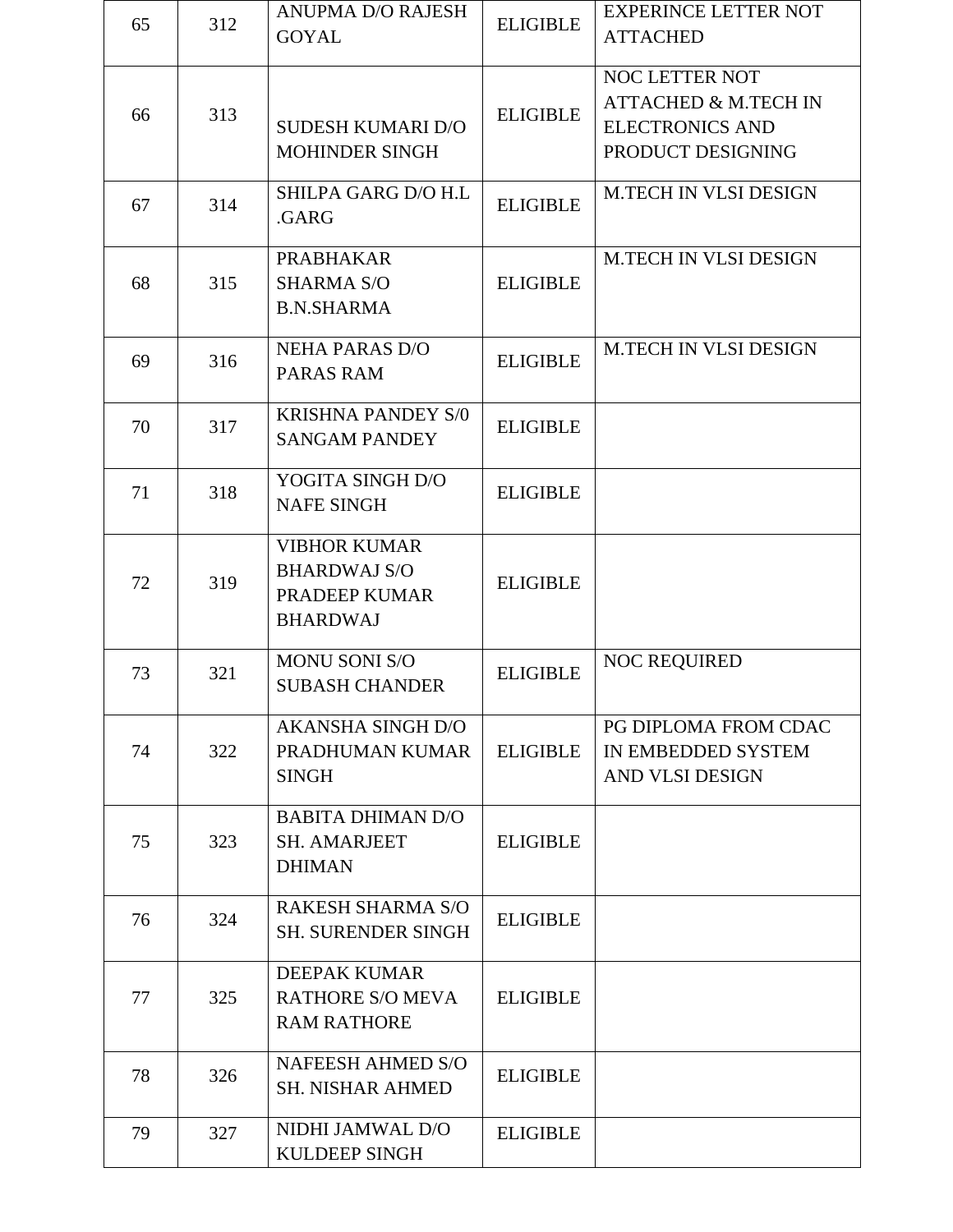|    |     | <b>JAMWAL</b>                                    |                 |                                             |
|----|-----|--------------------------------------------------|-----------------|---------------------------------------------|
| 80 | 328 | <b>SANDEEP KUMAR S/O</b><br><b>SUBHASH CHAND</b> | <b>ELIGIBLE</b> | <b>M.TECH DEGREE NOT</b><br><b>ATTACHED</b> |
| 81 | 329 | <b>ADITYA KUMAR S/O</b><br><b>BAL SINGH</b>      | <b>ELIGIBLE</b> |                                             |
| 82 | 330 | SAVITA DUMYAN D/O<br><b>SATPAL DUMYAN</b>        | <b>ELIGIBLE</b> |                                             |
| 83 | 331 | <b>JYOTI D/O KASTURI</b><br><b>LAL</b>           | <b>ELIGIBLE</b> | PROOF OF CGPA, % TO BE<br><b>PRODUCED</b>   |
| 84 | 332 | SONIKA PAHUJA D/O<br><b>B.N PAHUJA</b>           | <b>ELIGIBLE</b> |                                             |

List of candidates not eligible :

| <b>SR. NO.</b> | <b>FORM</b><br>NO. | <b>NAME AND FATHERS</b><br><b>NAME</b>  | <b>ELIGIBLE/NOT</b><br><b>ELIGIBLE</b> | <b>REMARKS</b>                                        |
|----------------|--------------------|-----------------------------------------|----------------------------------------|-------------------------------------------------------|
|                | 274                | VIKASH SHARMA S/O<br>PRAKASH SHARMA     | <b>NOT</b><br><b>ELIGIBLE</b>          | <b>BACHELOR'S DEGREE</b><br><b>NOT IN ENGINEERING</b> |
|                | 293                | <b>ACHYUT SHARMA</b><br>S/O D.R. SHARMA | <b>NOT</b><br><b>ELIGIBLE</b>          | <b>BACHELOR'S DEGREE</b><br><b>NOT IN ENGINEERING</b> |

In this regard all the eligible applicants are hereby informed that the written test followed by interview will be held on  $3^{rd}$  January, 2017 in the ECE department at 10.00 AM onwards.

Question paper will consist of fifty objective type questions and a candidate has to obtain min. 40% marks to qualify for interview.

Syllabus for written test: written test will have questions broadly from the following areas:

- Wireless Communication.
- Image processing.
- Digital and Analog Communication Systems
- Signals and Systems
- Digital Signal Processing
- Optical Communication
- Satellite Communication
- Computer Networks & Security
- Semiconductor & VLSI